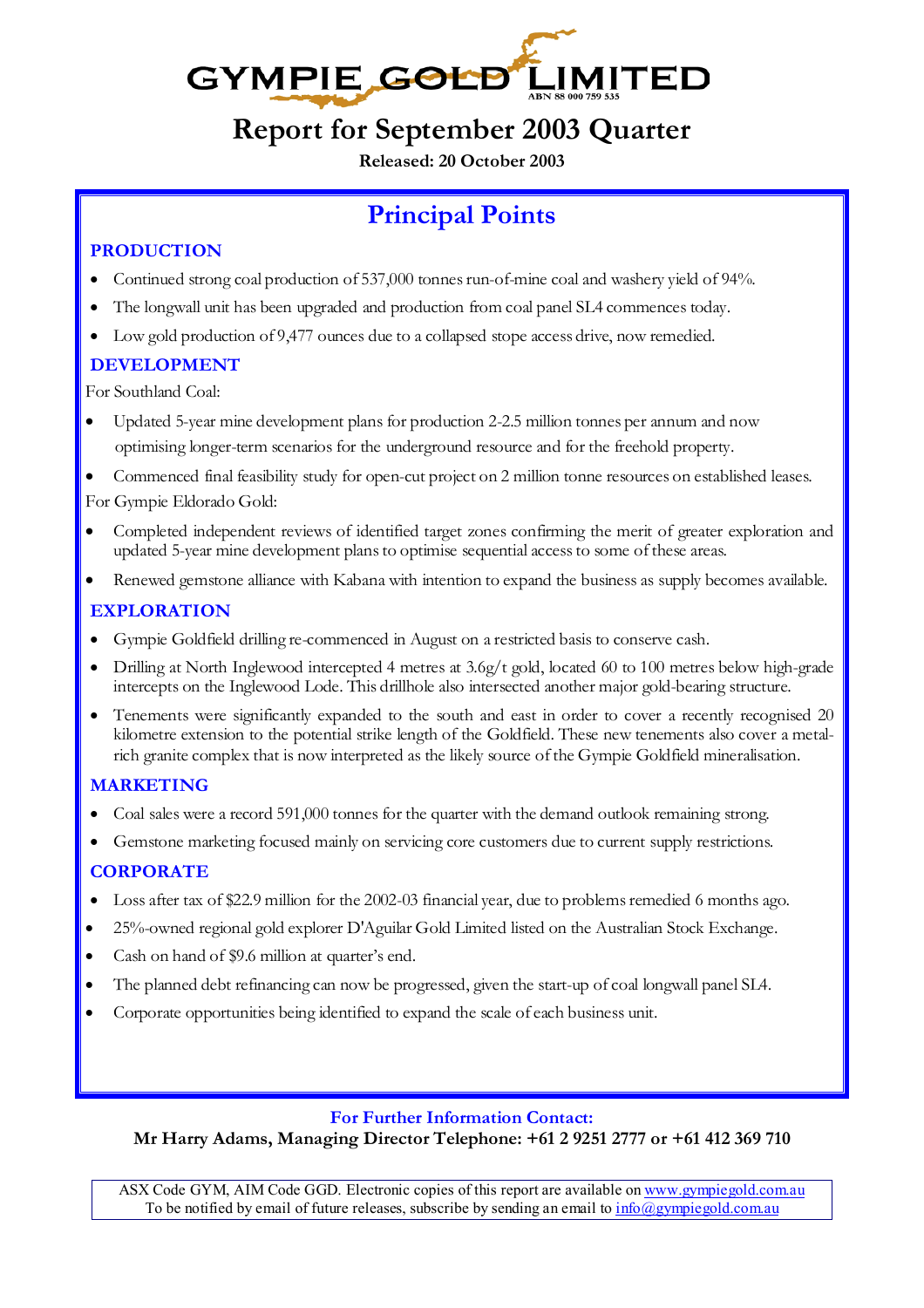## **CORPORATE OVERVIEW**

Gympie Gold Limited has two principal businesses:

• **Gympie Eldorado Gold** (100% owned) conducts exploration supported by early-stage production of gold and gemstone at the Gympie Goldfield, which historically produced over 4 million ounces. Exploration programs target large structures which are prospective for highgrade gold systems. Production to date has been 30,000-55,000 ounces per annum.

Gympie Gold® Gemstone is also extracted, processed and marketed internationally.

• **Southland Coal** (90% owned) produces coking coal from the Greta Seam. Southland exclusively controls this highly regarded coking coal and has established a market niche based on the products' extremely high-fluidity and low ash. Forecasting about 2 million tonnes for 03-04.

#### **Business Plan Update**

Priorities for the 2003–04 financial year are to:

- Establish Group profitability, now that Southland is performing well;
- Further reduce net short-term loans, already down by about \$15 million in the past 6 months despite the concurrent upgrade of the longwall unit and build up of coal stock and debtors;
- Further expand exploration of the Gympie Goldfield on a prudent basis as cash flow permits;

Pursuit of these priorities along with the desired expansion of both the coal business and the gold businesses could involve one or more corporate initiatives.

#### **Financial Position**

Cash on hand at 30 September 2003 totalled \$9.6 million.

Coal stocks and debtors continue to be at relatively high levels, being worth over \$25 million.

Now that mining of coal longwall panel SL4 has commenced and base case 5-year Plans have been completed for each business, the Company will now restructure financing facilities to longer terms.

### **Full-Year 2002-2003 Financial Results**

The Company reported a loss after tax of \$22.9 million for the 2002-03 financial year. Profitability for 2002-03 was severely impacted by production difficulties at the Southland Colliery from September 2002 to February 2003. Coal revenue was less than planned due to coal production being 300,000 tonnes less than expected and port congestion delaying 100,000 tonnes of sales.

Borrowings at 30 June 2003 totalled \$94.7 million, comprising \$36.1 million of secured mediumterm loans, \$7.3 million of equipment leasing, \$11.3 million of stock/debtors revolving finance and \$40.0 million of unsecured convertible notes redeemable in 2007.

The Group is poised for improved operating results for the current financial year as:

- Revenues are forecast to increase by at least 50%, due mainly to increased coal production; and
- Southland revenues have increased without commensurate cost increases.

Profit will be skewed towards the second half of 2003-04 due to the now-completed longwall move.

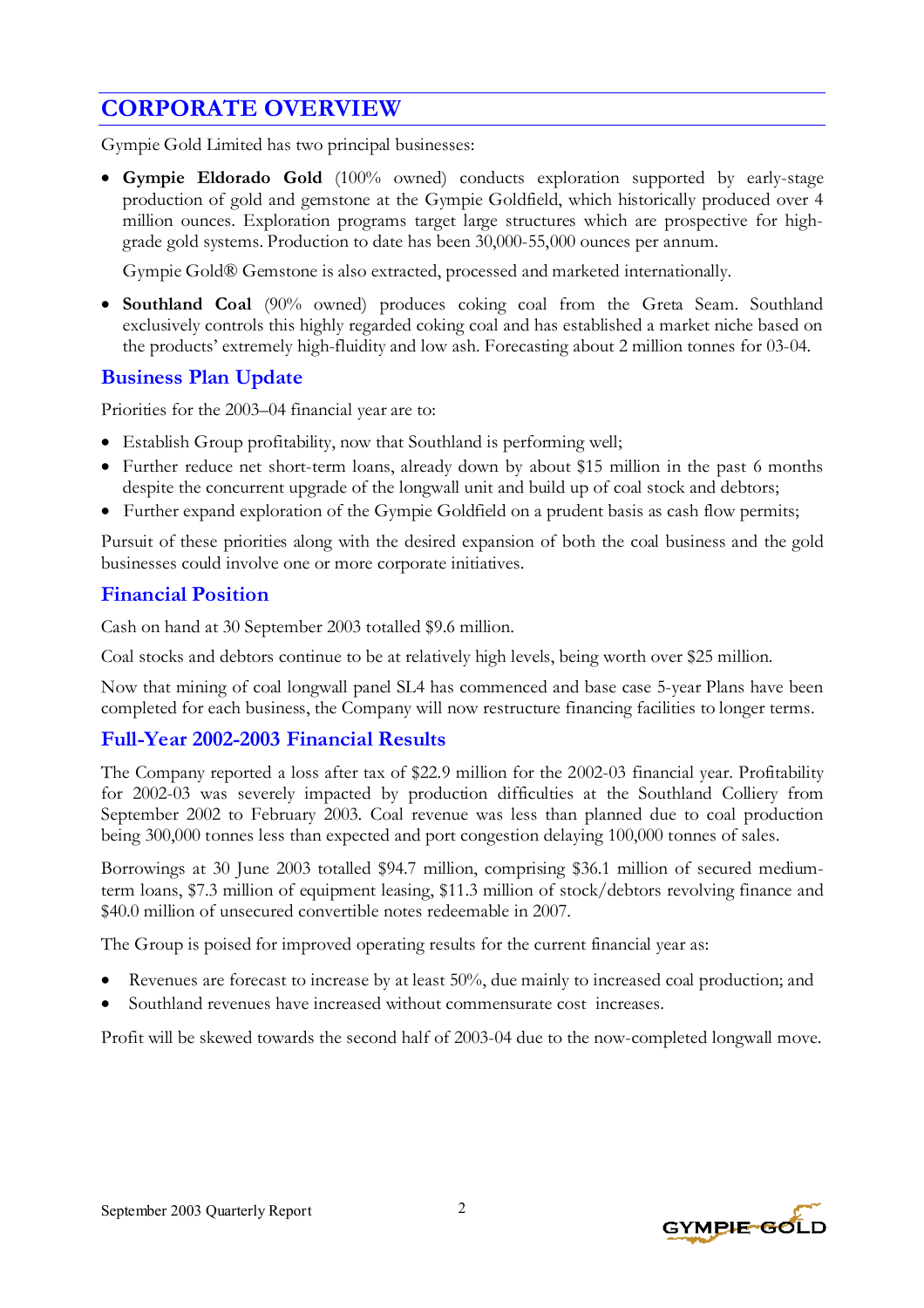### **Gold and Currency Hedging**

A total of 10,052 ounces of gold were sold during the September quarter. Combined with revenue received from by-products, aggregate revenue received was \$A543/oz of gold sold during the quarter.

Gold hedging is scheduled for delivery at 3,000 ounces per month until December 2006 at a constant price of \$A520/oz. Hedging in place totals 117,000 ounces, which equates to only 17% of Mineral Resources at Gympie Eldorado being committed at a fixed price. The remaining 83% of resources and any additional gold discovered is fully exposed to gold price movements.

| Disclosure as per<br>Australian Gold Council standard |            | $03 - 04$ | $04 - 05$ | $05-06$ | 06-07  | Totals/<br>Averages |
|-------------------------------------------------------|------------|-----------|-----------|---------|--------|---------------------|
| Total Hedged (Forward Sales)                          | ounces     | 27,000    | 36,000    | 36,000  | 18,000 | 117,000             |
| <b>Estimated Net Realisable Price</b>                 | $A/\alpha$ | 520       | 520       | 520     | 520    | 520                 |

#### **Gold Hedging Position as at 30 September 2003**

• Estimated Net Realisable Price is after allowing for assumed gold lease fees on all ounces of 1.0% per annum.

- Margin calls do not apply.
- Mark-to-market value of gold hedging was negative \$A9 million at quarter-end gold price of \$A563/ounce.
- No options, contingent hedging contracts or foreign exchange contracts exist in relation to gold operations.

As at 30 September 2003, \$US46 million of coal revenues were hedged at an average \$A/\$US rate of 0.618 with a forward-sale commitment schedule spread over the next 15 months. This insures the \$A price of approximately 1.2 million tonnes of coal sales over that period. The mark-to-market value of this position was positive \$A5 million at the \$A/\$US spot rate of \$A1.00/\$US0.680.

## **GYMPIE GOLD® GEMSTONE**

Growth of the gemstone business was restricted by the scarcity of gemstone discovery, requiring marketing to be focused mainly on servicing core customers. One zone of gemstone quality gold-inquartz was mined and another potential gemstone zone is currently being accessed.

Re-affirmed alliance with Kabana along with plans to expand the business as supply is increased.

The "Gympie Gold® Jewellery Collection" is an exclusive line of jewellery manufactured from gold and silver supplied from our Gympie Eldorado mine in Queensland with Gympie Gold® Gemstone inlaid to create unique designs for both men and women. Shareholders who have an interest in purchasing this unique jewellery should contact the Company's office.

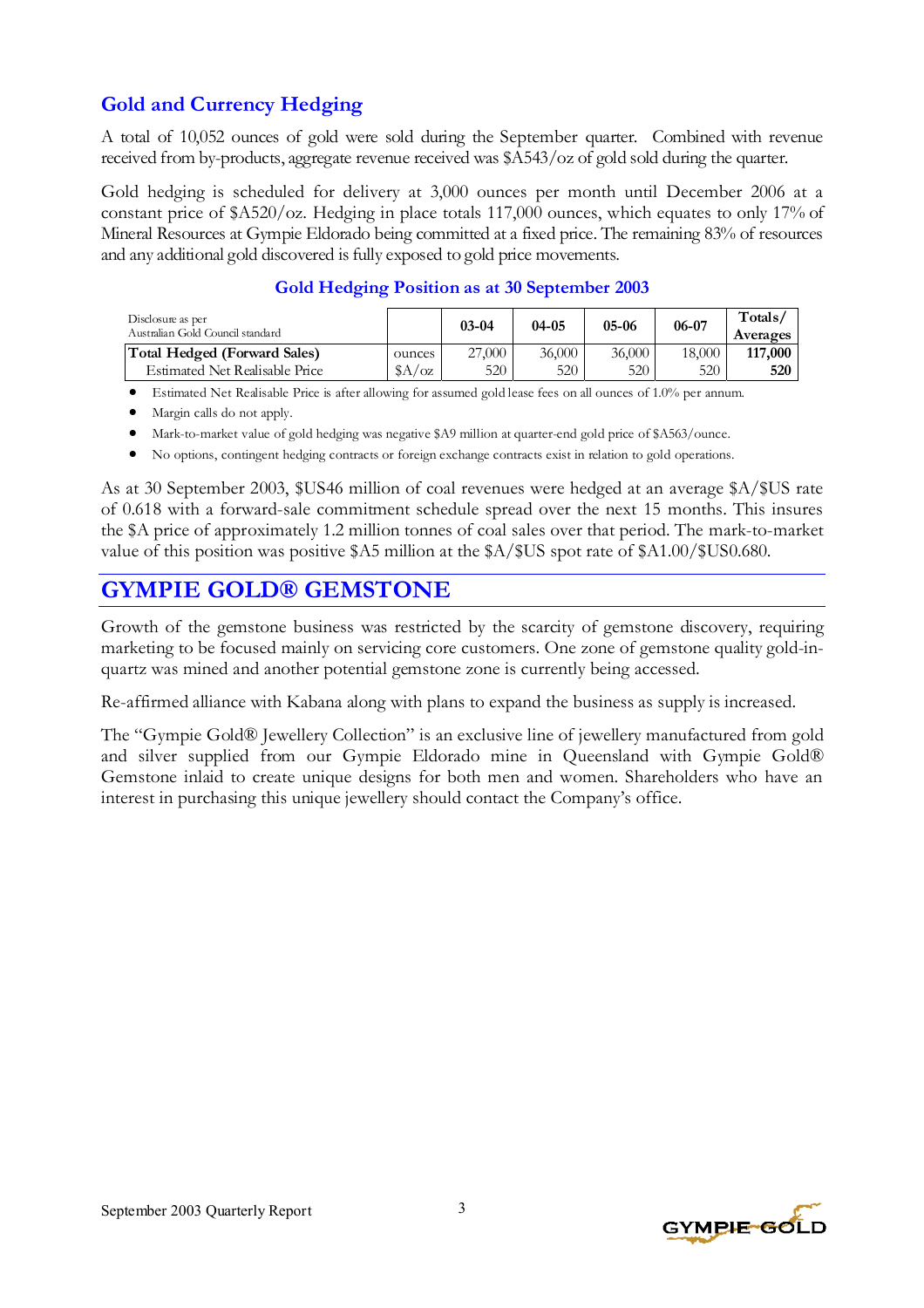## **SOUTHLAND COAL, HUNTER VALLEY NSW**

#### **Safety and Environment**

The first lost time injury in over a year occurred when a longwall operator injured his foot.

No environmental incidents occurred.

### **Operations**

|                                         |        | September | <b>une</b>     | March          | December | September   |
|-----------------------------------------|--------|-----------|----------------|----------------|----------|-------------|
|                                         |        | 2003      | 2003           | 2003           | 2002     | <b>2002</b> |
|                                         |        | Quarter   | <b>Quarter</b> | <b>Quarter</b> | Quarter  | Quarter     |
| Development Advanced                    | metres | 1.195     | 1.286          | 1.407          | 1.617    | 1,695       |
| <b>Run-of-Mine Coal Produced</b>        | tonnes | 537,015   | 548,493        | 339,331        | 196,445  | 176,588     |
| Washed Coal Produced                    | tonnes | 502,032   | 546,170        | 268,134        | 168,468  | 173,224     |
| <b>Coal Sales</b> (including purchases) | tonnes | 591,041   | 479,329        | 246,982        | 267,580  | 267,252     |

**Southland Production and Sales Statistics** 

Notes:

1. All figures quoted are for 100% of the project. Gympie Gold's attributable share is 90%.

2. At 30 September 2003, washed coal stockpiles totalled 255,000 tonnes.

3. Coal sales for the September 2003 quarter include 73,485 tonnes purchased and 23,752 tonnes of steaming coal recovered from surface coal dumps and sold to local power stations.

Longwall panel SL3 was completed on schedule in mid-September and the operation achieved above-budget run-of-mine coking coal production of 537,000 tonnes.

The washery plant yield of 94% for the quarter reflects the low ash of the Greta Seam.



The move of the longwall unit from longwall panel SL3 to SL4 was completed about one week ahead of schedule and production from SL4 commences today. The existing longwall unit was upgraded during the transition to SL4 with recently purchased, near-new longwall face equipment. This upgrade should increase the longwall's reliability and its ability to cope with varying ground conditions. Longwall panel SL4 contains over 1.5 million tonnes of coal and the changeover to SL5 is scheduled for early in 2004-05.

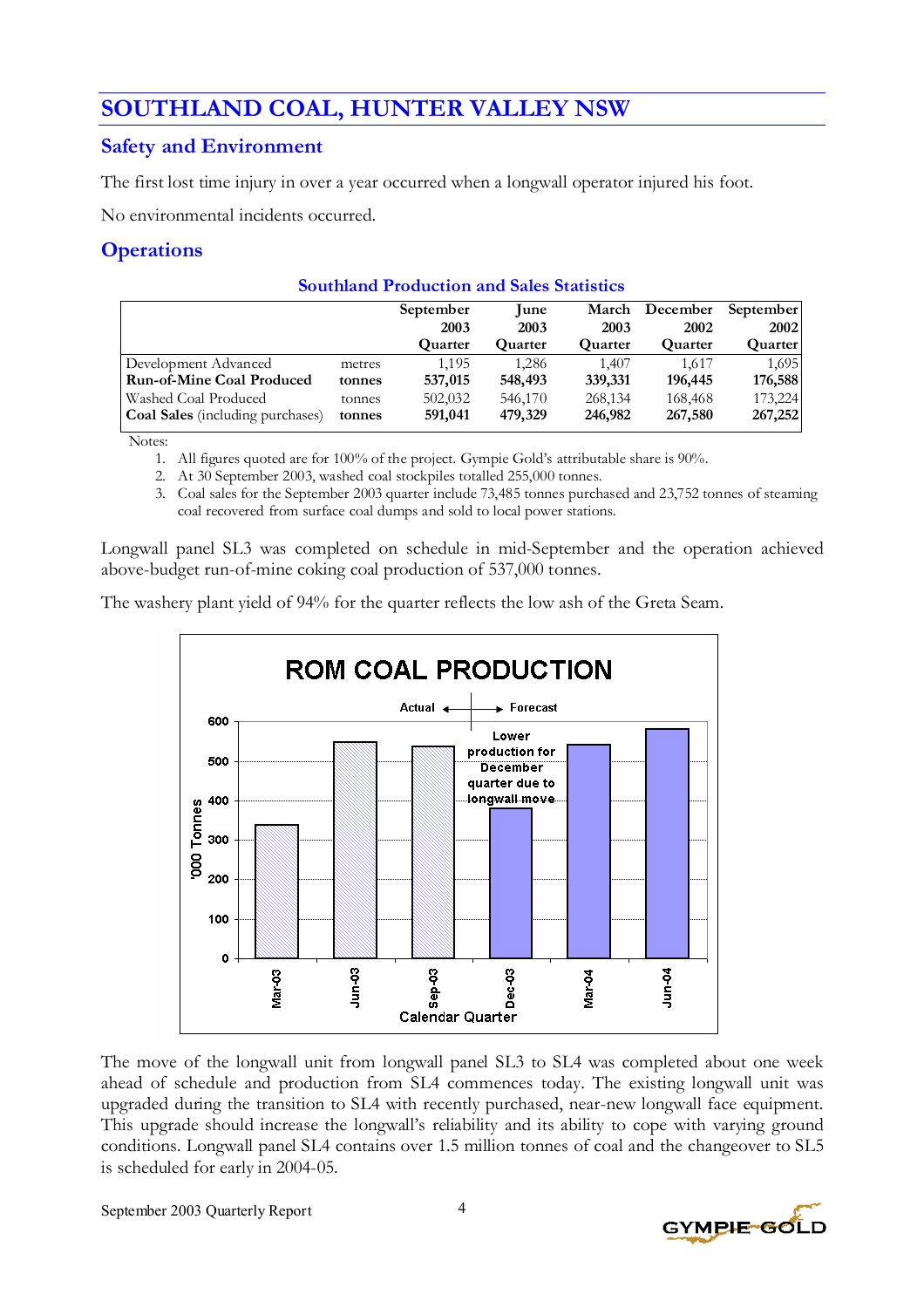Development proceeded well with one continuous miner unit being utilised. At total of 1,195 metres of advance was achieved during the quarter, which equates to 8 metres per shift.

#### **Coal Marketing**

Sales are being increased in line with strong coal production. Sales revenue has increased by 150% over the past six months and is expected to increase a further 45% over the coming six months.

Coal export sales increased to 567,000 tonnes for the September quarter, which equates to an annualised rate of 2.3 million tonnes. This record level of shipments was achieved despite continued congestion at the port. Sales are planned to continue at similar levels during the December quarter.

Recent sales growth has provided the opportunity to further diversify Southland's customer and product base. Market development during the quarter continued to focus on Europe, South America and North Asia. Initial shipments were made to a new European customer who has the potential to grow to a substantial proportion of sales. Further sales to Brazil were made during the September quarter and additional shipments to Brazil are expected for the second half of 2003-04. A strong uplift in sales to Southland's North Asian steel mill customers is also being seen.

China's booming economy is driving the global steel industry's strong demand for coking coal. Demand for Southland Coal's product range remains very strong, particularly because of its attractive qualities - low ash, low phosphorous and ability to retain its high fluidity.

#### **Outlook**

Southland's planned 2003-04 financial-year production is 1.8 to 2.2 million tonnes.

At 30 June 2003, Recoverable Coal Reserves totalled 40.75 million tonnes and Coal Resources totalled 141 million tonnes.

The base case 5-year Plan has been finalised for run-of-mine output of 1.8 to 2.5 million tonnes per annum.

Studies aimed at optimising the operation's longer-term future have commenced to assess various development scenarios, including thick-seam extraction technology which has been successfully applied in many similar thick-seam situations in China. These studies aim to convert a much greater proportion of the 141 million tonne Coal Resource into Coal Reserves, as well as opening the possibility of mining the Greta Seam deeper than currently-assumed for resource/reserve estimation purposes.

The feasibility study into a potential open-cut on the Southland lease area is continuing with loxline drilling now being carried out The pre-feasibility study estimated that a resource of about 2 million tonnes may be accessed via an open cut. The feasibility study is expected to be completed during the March 2004 quarter.

Southland Coal owns some 1,500 hectares of freehold land adjoining the city of Cessnock in the Hunter Valley and long-term property optimisation scenarios have begun to be identified.

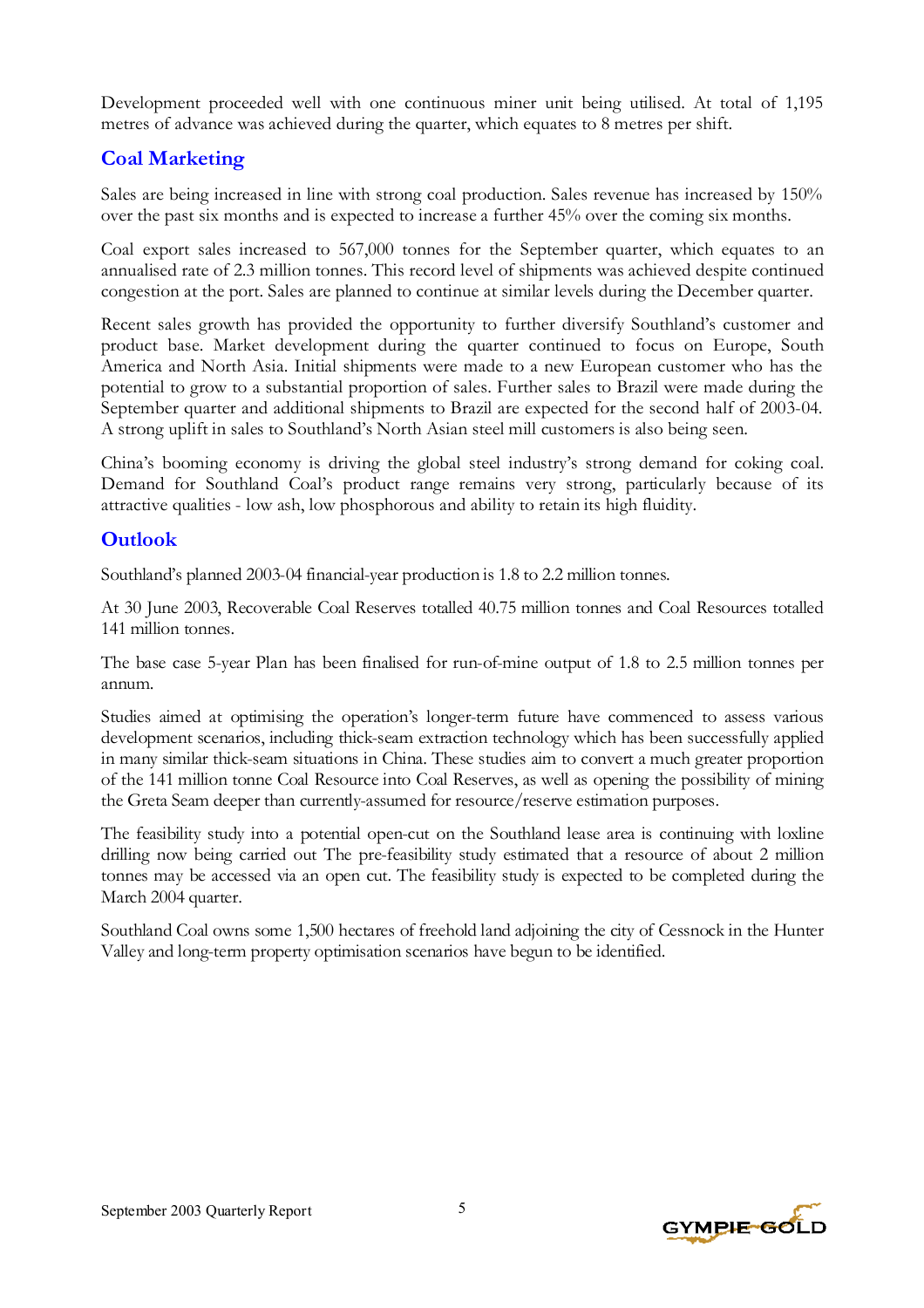## **GYMPIE ELDORADO - GYMPIE, QUEENSLAND**

#### **Safety and Environment**

The lost time injury frequency rate reduced to 10 at the end of the September quarter from 15 the previous quarter. The operation has now achieved more than 7 months without a lost time injury.

No environmental incidents occurred during the quarter.

## **GYMPIE ELDORADO EXPLORATION**

Current exploration priorities [key prospects in brackets] are to:

- 1. Explore for major gold orebodies near the mine area [North Inglewood, Museum Shoot];
- 2. Search for a major new gold system [South Inglewood]; and
- 3. Explore to the west of the mine area [Caledonia, Partridge].



During the past six months, mapping and reviews have led to the identification of seven targets in the Gympie Goldfield. Each target has the potential to be of a similar scale to the zones historically mined on the Inglewood Structure, which yielded 2 million ounces. While it would be overoptimistic to expect to discover economic ore in all or even many of these zones, there is believed to be a high probability of a major discovery amongst these targets. Four of these targets are on extensions to the Inglewood Structure and three are on analogues to the Inglewood.

After a 6-month hiatus due to cash flow constraints, exploration drilling of the Goldfield recommenced on a restricted basis in August. Drilling focussed on following up results in the North Inglewood prospect as this area can most readily be accessed by extending the Lewis Decline.

### **North Inglewood: Day Dawn Area**

The North Inglewood prospect is located directly northwest of current mine workings. Exploration focussed on the Day Dawn area, which covers one of the flexures in the dip and strike of the Inglewood Structure. These flexures are linked to zones of higher gold accumulation, thus potentially forming ore shoots. Encouraging drilling results to date in the Day Dawn area, located 1.4 kilometres northwest of the mine, are as follows:

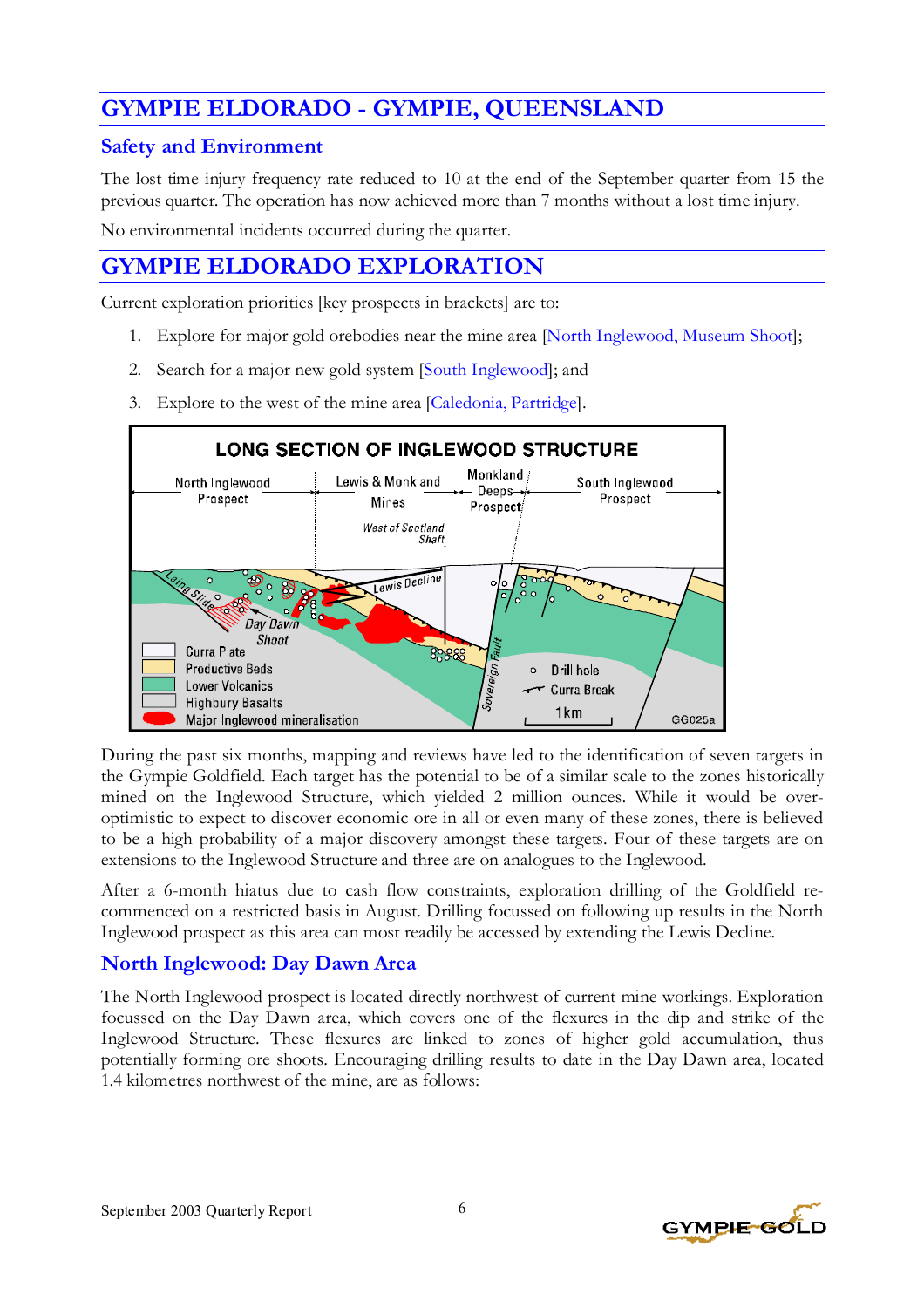| Hole | From<br>(metres) | Length<br>(metres) | Grade<br>$(g/t \text{ gold})$ |
|------|------------------|--------------------|-------------------------------|
| G027 | 120              | 1.0                | 7.6                           |
| G187 | 107              | 1.1                | 18.9                          |
| G215 | 440              | 2.5                | 10.7                          |
| G230 | 477              | 2.4                | 11.0                          |
| G239 | 561              | 4.0                | 3.6                           |



Drillhole G239 was targeted to follow-up drillholes G215 and G230, both of which intersected about 2.5 metres of quartz with coarse visible gold and assaying about 11g/t. Drillhole G239 intercepted 4 metres at 3.6g/t gold from a zone containing 40% quartz with visible gold. This intercept of the Inglewood Structure is located 60 to 100 metres deeper than previous gold intercepts (see cross section to the left).

A zone containing numerous dolerite dykes and quartz veins was intercepted over 125 metres between the Laing Slide fault zone and the Inglewood Structure. The geological significance of this easterly dipping structure is still being assessed and assays are pending.

Drillhole G239 further confirms that the Highbury Basalts which underlie all of the Gympie Goldfield are prospective. Further diamond drilling is in progress to test the Day Dawn Shoot in the Highbury Basalts.



GYMPIE-GOLD

September 2003 Quarterly Report 7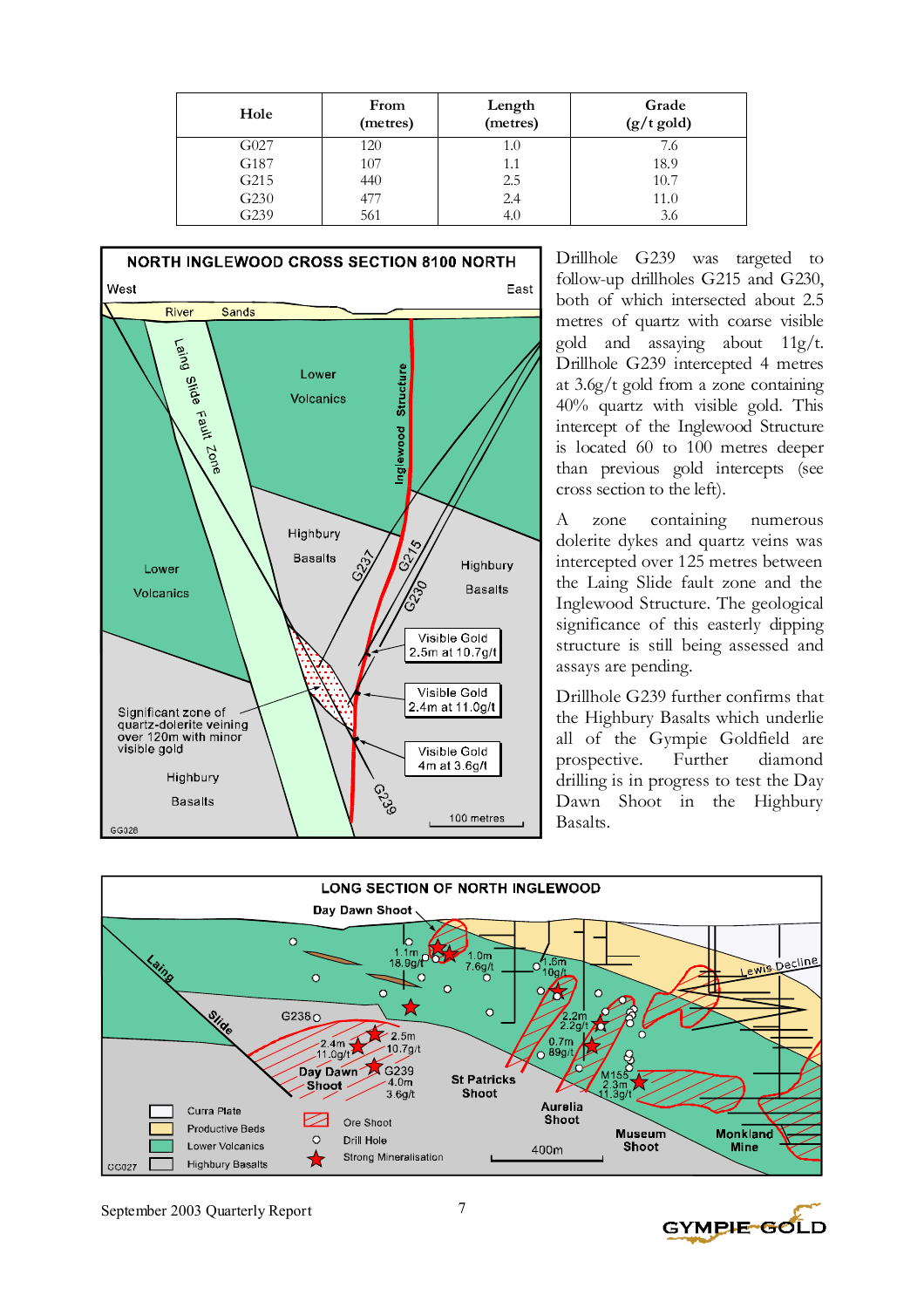Drilling of a previously untested aircore geochemical anomaly several hundred metres to the northwest of Day Dawn intersected a shallow zone of quartz in carbonaceous Productive Beds, with a best intercept of 4.4 metres at 1.4g/t gold, from 55 metres depth. An RC drilling program is in progress to further test geochemical anomalies in this area. Preliminary results include a 3-metre composite sample assaying 2.4g/t gold from 37 metres depth.

#### **North Inglewood - Museum Shoot: Extension Towards Aurelia**

Exploration drilling from underground during the quarter was limited by temporary site access difficulties. Drillhole M155, targeting the northern end of the Museum Shoot on the Inglewood, intersected 2.2 metres of 11.3g/t gold (1.3 metres true width) and it now appears probable that the Museum Shoot will extend northward to link up with the lower portion of the Aurelia Shoot (see North Inglewood long section above).

### **South Inglewood: Potential Major New Gold System**

In December 2002, an uplifted repetition of the Inglewood-Stockwork-Gympie Vein System was discovered at the South Inglewood prospect. The drill-identified strike length of this system is currently about 1,000 metres. Drilling to date has provided much information on rock types and structural geometry, as well as intersecting gold mineralisation. This system has the required geology, scale and strength of mineralisation but requires more exploration to locate ore zones

Exploration during the quarter was limited to surface mapping and compiling work done to date. Interpretation of multi-element geochemistry is also being utilised to assist with assessing the probability of gold intersections being close to major ore zones.



The above South Inglewood long section shows that visible gold was contained in 7 out of 14 drill intercepts of the Inglewood Structure.

Significant stockwork/Gympie Vein mineralisation has also been intercepted at South Inglewood, including 1.0 metre at 113g/t gold and 3.5 metres at 1.4g/t gold in drillhole G219, and 8.4 metres at 1.3g/t gold in drillhole G234. During the December quarter, an RC drilling program is planned to test the shallow northern end of the South Inglewood prospect for stockwork mineralisation.

This work has confirmed that all of the Gympie Goldfield mineralisation styles have been intersected in the South Inglewood prospect. The Company has quickly applied this new knowledge to consider further extensions of the gold ore systems and has recently recognised the most probable source of the more than 4 million ounces of gold mined from the Gympie Goldfield.

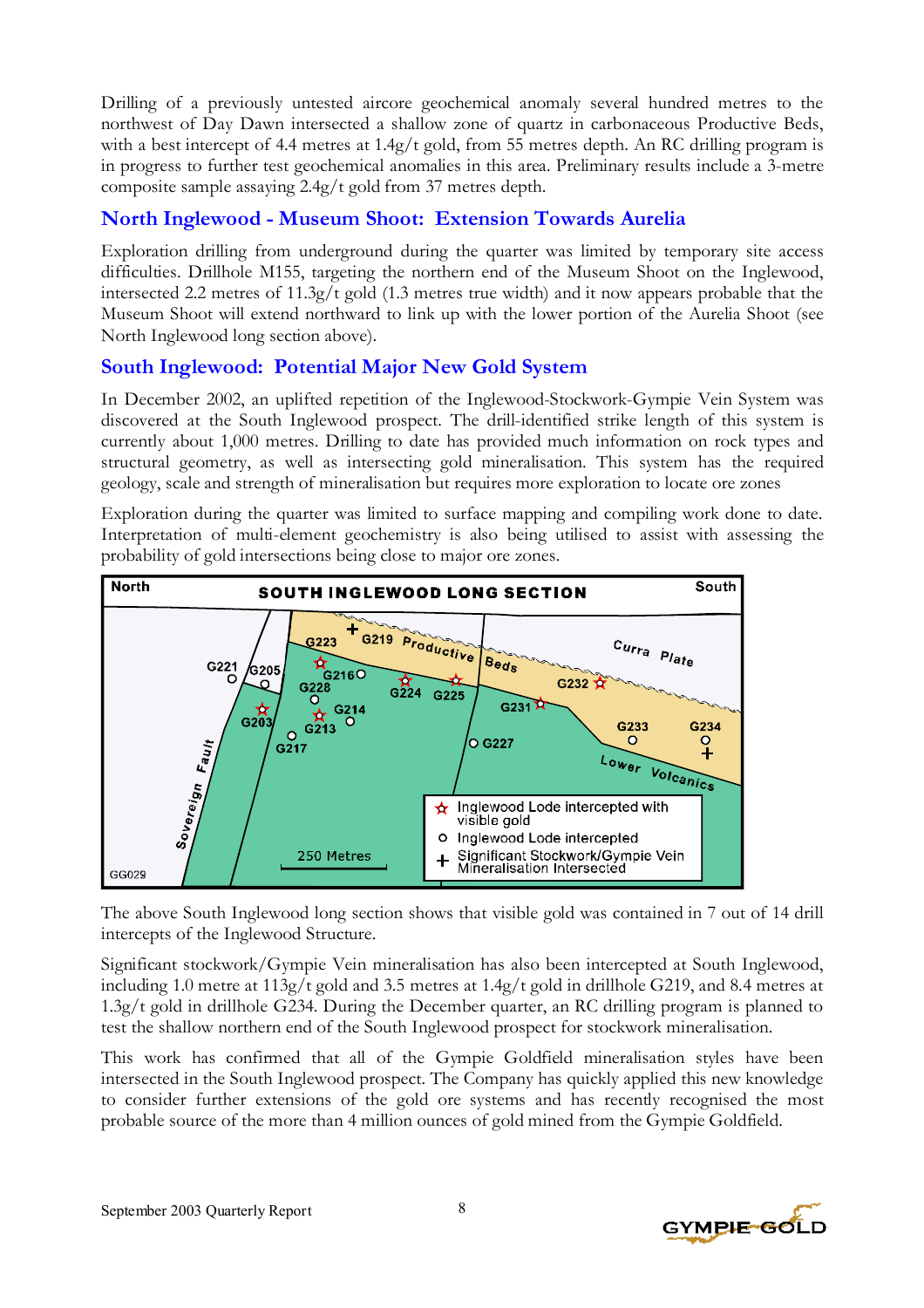### **Woondum Igneous Complex : The Likely Gold Source**

The Woondum Igneous Complex is a cluster of granitic intrusions centred 15 kilometres southsoutheast of the Gympie Goldfield. One phase of these granitic intrusions is the same age and same geochemistry as the gold mineralisation in the Gympie Goldfield.

Interpretation of recent intensive geophysical studies has revealed a corridor of north-northeast trending structures that pass from the western margin of the Woondum Igneous Complex through to the northern limit of the Gympie Goldfield. This structural corridor is likely to have been the conduit for gold-bearing fluids from the Woondum Igneous Complex to the Gympie Goldfield.

Summarised below are the regional airmagnetics and regional gravity at the core of these studies.

# **MAGNETICS GRAVITY Gold Produced** 0.2Moz **GYMPIE GOLDFIELD GYMPIE**<br>GOLDFIELD 1.5Moz 2.0Moz SOUTH INGLEWOOD GRANITE GRANITE 20KM GOLDFIELD EXTENSION? 20KM GOLDEIELD EXTENSIO 5 kilometres

#### **EXTENSION OF THE GYMPIE GOLDFIELD**

The potential length of the Gympie Goldfield has been extended by 20 kilometres as the Woondum Igneous Complex is the most likely source of the gold mineralisation at Gympie.

The Woondum Igneous Complex, the structural corridor and other similar structures are considered prime exploration targets for multi-million ounce gold deposits.

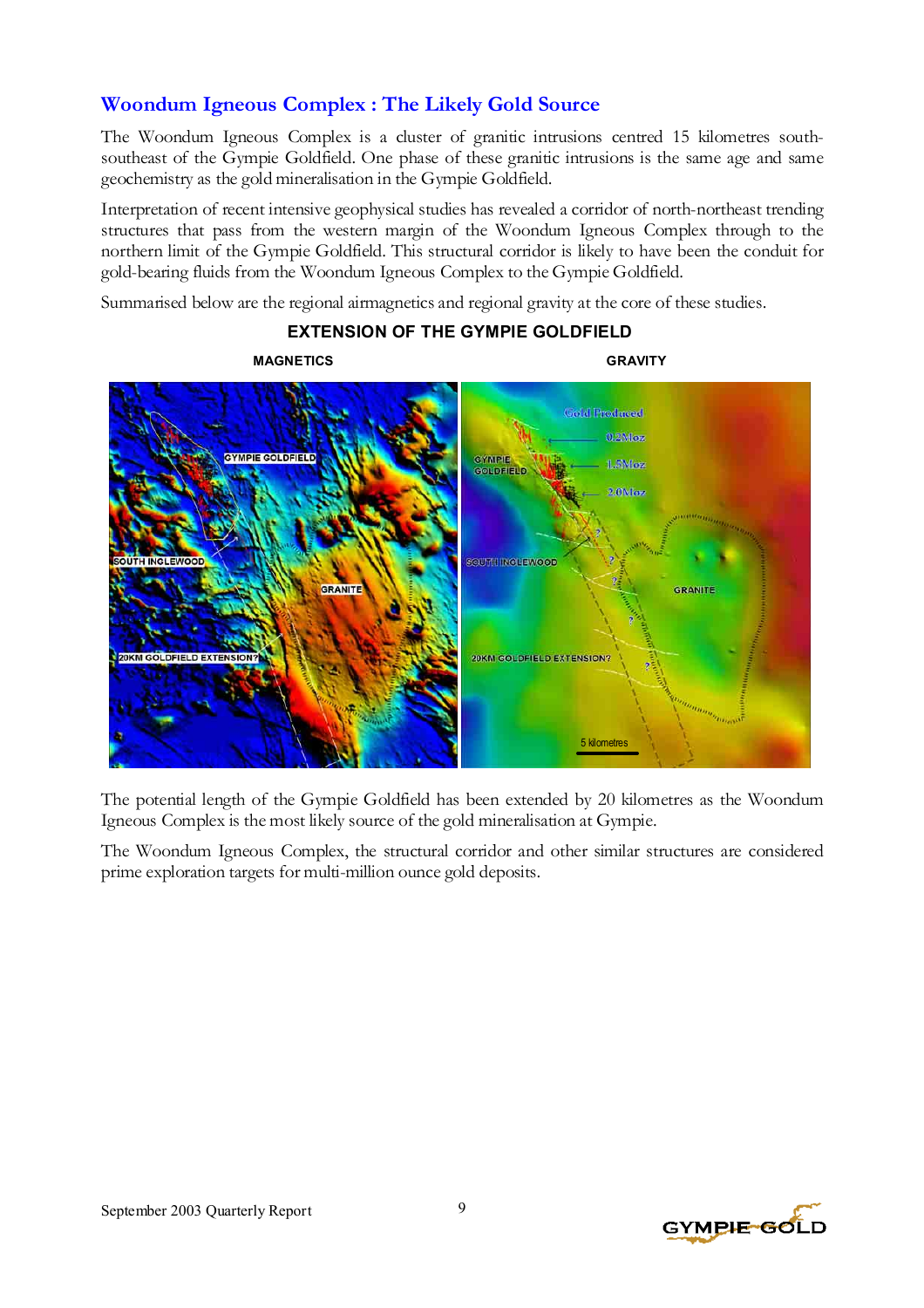

#### **Extension of Gympie Gold's Tenements**

New tenements to south and east of Gympie now cover the recently recognised southern 20-kilometre extension of the Gympie Goldfield and the recently recognised granite source of the gold (the Woondum Igneous Complex).

The additional tenements bring Gympie Gold's 100%-owned tenement holdings in the Gympie district to 760 square kilometres. Importantly, the Company's tenements now cover the entire 33 kilometre potential strike length of the Gympie Goldfield .

### **GYMPIE ELDORADO OPERATIONS**

Gold operations performed below-budget with production at 9,477 ounces for a cash operating cost of \$521/oz, due to since-overcome collapses of an internal vent shaft and a stope access-drive.

#### Cost disclosure as per US Gold Institute standard. **September 2003 Quarter June 2003 Quarter March 2003 Quarter December 2002 Quarter September 2002 Quarter**  Mine Development metres 862 1,213 1,523 2,368 2,328 Ore Mined tonnes 49,119 48,208 47,253 62,960 74,875 Mill Throughput tonnes 50,134 66,160 60,254 65,202 60,073<br>Head Grade  $g/t$  6.48 7.30 7.21 7.79 8.16 Head Grade g/t 6.48 7.30 7.21 7.79 8.16 Mill Recovery 6 89.3 91.6 84.5 88.5 90.0 Gold Produced ounces 9,327 14,228 11,737 14,447 14,183 Gemstone Gold ounces 150 258 0 269 247 **Total Gold Production ounces 9,477 14,486 11,737 14,716 14,430 Cash Operating Cost \$A/oz 521 412 431 330 240**  Total Cash Cost \$A/oz 540 427 447 346 254 Total Production Cost \$A/oz 675 559 582 480 441

#### **Summary of Gold Production and Costs**

Note: Appendix 1 at the end of this report contains detailed gold production and cost statistics.

Stockwork ore from Block 6A continued to be the primary source of ore. Access to Inglewood ore was restricted by a pillar collapse below the main access drive on Level 13. This pillar collapse adversely impacted production and costs for the quarter as resources were re-directed towards development around this zone. Remediation of the access drive has been completed as has been the installation of a new internal vent-shaft. Completion of the ventilation upgrade was behind schedule due to collapse of a contractor's shaft-raise-bore cutting head. Our personnel completed the shaft

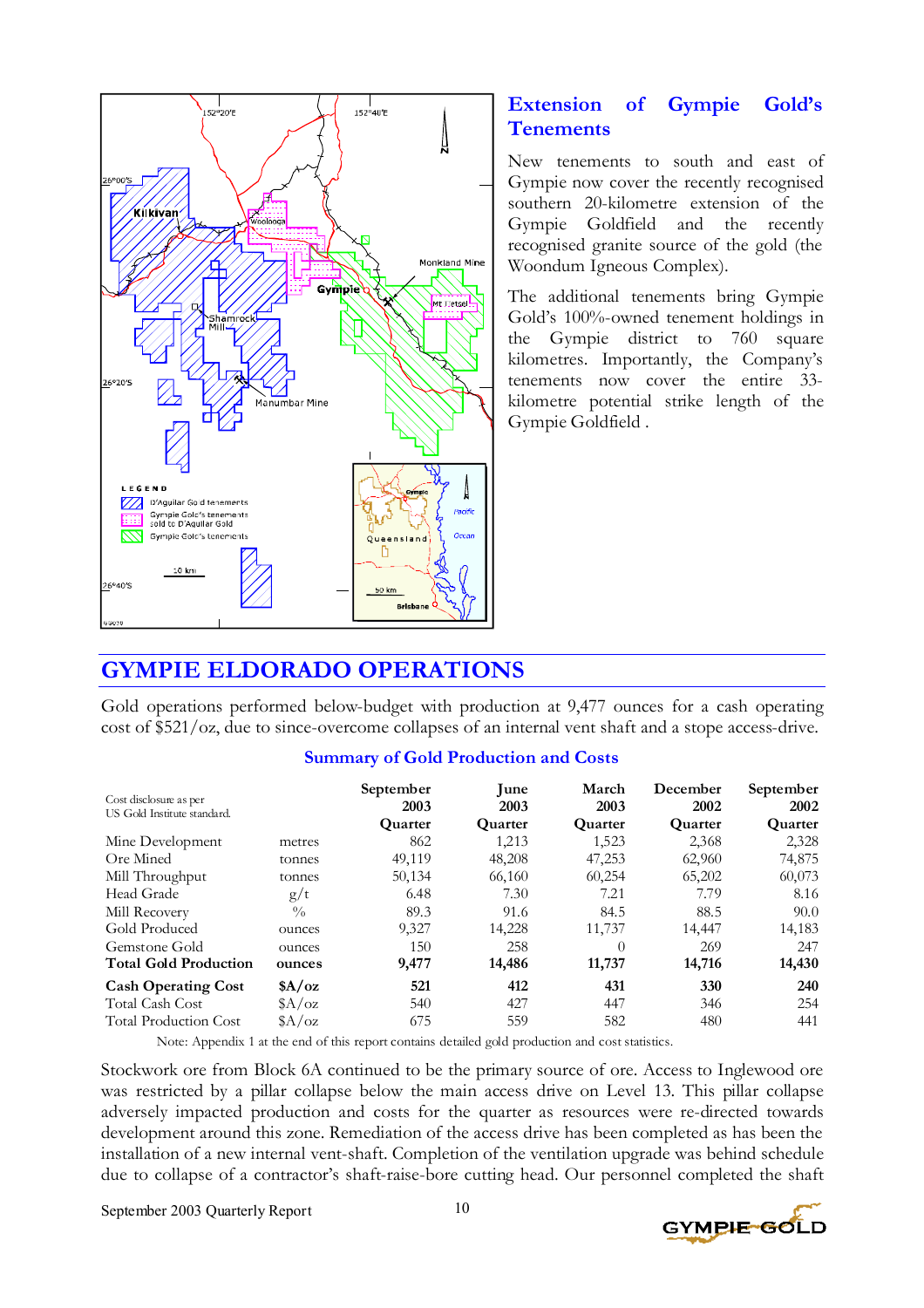by alternative means. Ventilation in the mine has now doubled.

Mill throughput was restricted to the tonnes mined during the quarter. A high proportion of mill feed was sourced from lower grade stockwork ore and resulted in an average head grade of 6.48g/t.

#### **Outlook**

The Goldfield exploration program continues to make good progress with a minimal budget.

The low-production September quarter serves to highlight that the mining operation's primary task of supporting the major priority of goldfield exploration.

Gympie Eldorado's planned 2003-04 production is in the order of 50,000 ounces.

At 30 June 2003, Mineral Resources totalled 686,000 ounces of gold and Ore Reserves totalled 161,000 ounces of gold. These reserves underpin current operating cash flows and access for underground exploration by drilling and exploratory development.

Key aspects of a recently completed base case 5-year Plan are:

- Develop drives to the north, south and west of the current mine area;
- Continue gold production within the historical range of 30-55,000 ounces per annum until substantial new resources are accessed and converted to increased reserves; and
- Continue to build-up the Gympie Gold ® Gemstone business.

## **D'AGUILAR GOLD LIMITED (25% OWNED)**

Regional explorer D'Aguilar Gold Limited listed on the Australian Stock Exchange on 21 August 2003 after raising \$4.0 million in an initial public offering. Gympie Gold shareholders were offered the opportunity to participate in the D'Aguilar float and they contributed strongly.

D'Aguilar holds a number of bulk tonnage, gold-copper prospects centred on Kilkivan, some 50 kilometres west of Gympie. Gympie Gold invested seed capital in D'Aguilar and transferred to D'Aguilar three porphyry-style, bulk tonnage prospects in the Gympie district, which complement the prospects already owned by D'Aguilar.

Gympie Gold's tenements transferred to D'Aguilar cover 222 square kilometres - only a small portion of both Gympie Gold's and of D'Aguilar's total tenement portfolios.

Gympie Gold holds 25% of D'Aguilar's shares and views the D'Aguilar initiative as an exciting way to inject new resources and ideas into the exploration of the Gympie district. This enables Gympie Gold to focus on exploration of the high-grade Gympie Goldfield and related systems while providing our shareholders with exposure to D'Aguilar Gold's large portfolio of porphyry-style targets the region – an expansion of the Company's gold exploration potential.

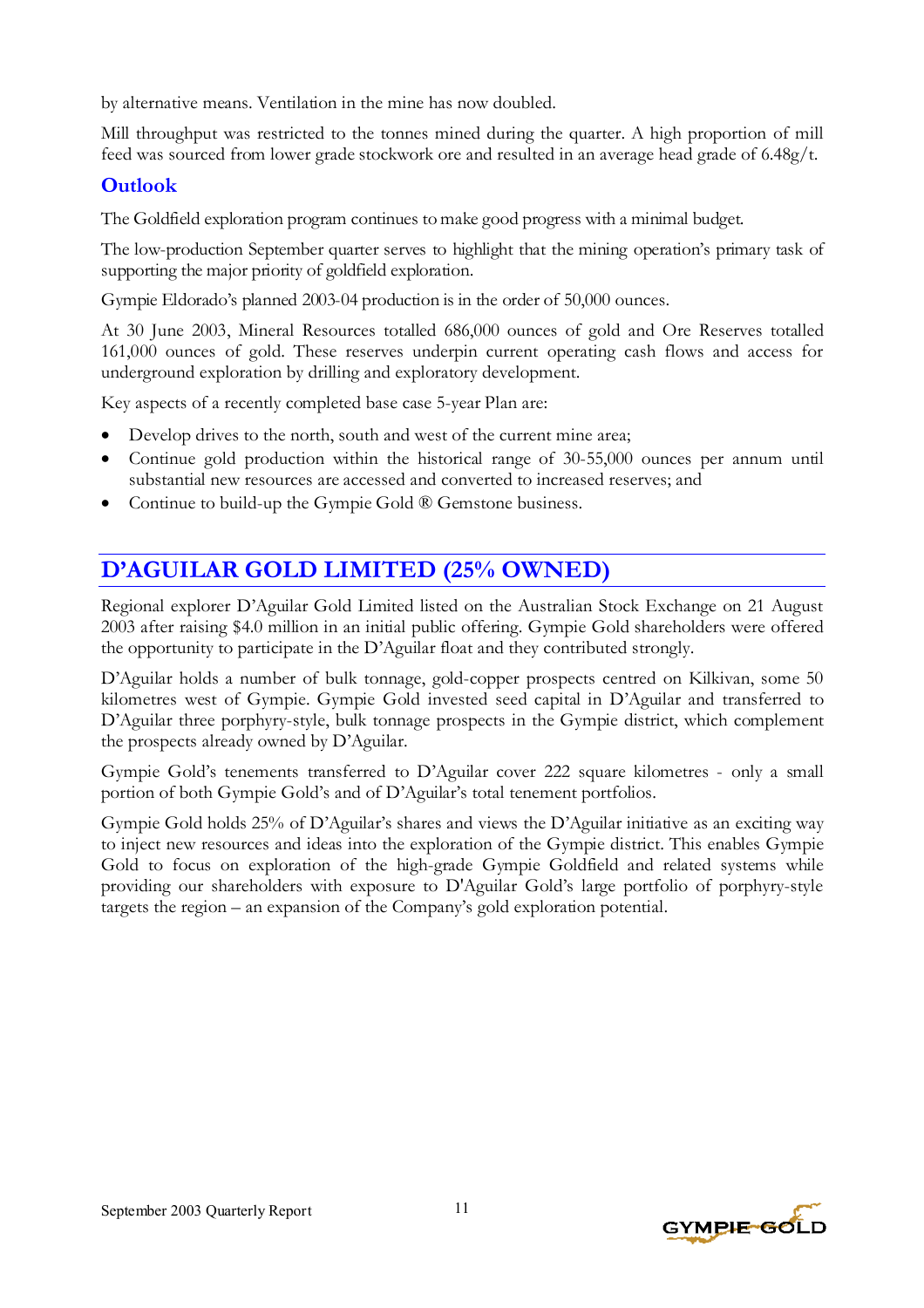## **CORPORATE INFORMATION**

#### **Directors**

| <b>Michael Darling</b>   | Chairman                 |
|--------------------------|--------------------------|
| <b>Harry Adams</b>       | <b>Managing Director</b> |
| <b>Peter Cadwallader</b> | <b>Director</b>          |
| <b>Chris Rawlings</b>    | <b>Director</b>          |
| <b>Roy Woodall AO</b>    | <b>Director</b>          |
| <b>Anne Adaley</b>       | <b>Company Secretary</b> |

#### **Senior Group Management**

| <b>Harry Adams</b>    | <b>Managing Director</b>                |
|-----------------------|-----------------------------------------|
| <b>Arthur Gillen</b>  | <b>Chief Financial Officer</b>          |
| <b>Peter Haves</b>    | <b>Chief Operating Officer</b>          |
| <b>Garry Hall</b>     | General Manager, Gemstone               |
| lan Levy              | General Manager, Corp Development       |
| <b>Bruce McQuitty</b> | <b>Exploration Manager, Gold</b>        |
| <b>Bob Reynolds</b>   | General Manager, Coal Marketing         |
| <b>Rob Scargill</b>   | <b>General Manager, Gold Operations</b> |

#### **Issued capital**

At 30 September 2003, Gympie Gold Limited had on issue 206.7 million ordinary shares, 11.2 million unlisted options at various exercise prices and 40.0 million convertible notes.

Interest is paid on the convertible notes at 8.5% per annum on the A\$1.00 face value. The next quarterly interest payment on the convertible notes is on 31 December 2003, payable to noteholders recorded on the register on 23 December 2003. Holders of the notes may convert one note into 0.7567 of an ordinary share.

#### **Stock exchange listings**

Gympie Gold Limited's shares and convertible notes trade on the Australian Stock Exchange (ASX) and the Alternative Investment Market (AIM) of the London Stock Exchange with the following codes:

| <b>Exchange</b> | <b>Shares</b> | <b>Notes</b> |
|-----------------|---------------|--------------|
| <b>ASX</b>      | GYM           | <b>GYMG</b>  |
| <b>AIM</b>      | GGD           | <b>GGDA</b>  |

#### **Further information on Gympie Gold**

Visit www.gympiegold.com.au or contact:

| Mail:  | Level 9, Gold Fields House      |
|--------|---------------------------------|
|        | 1 Alfred Street Sydney NSW 2000 |
| Tel:   | +61 2 9251 2777                 |
| Fax:   | +61 2 9251 2666                 |
| Email: | info@gympiegold.com.au          |

To be notified by email of future announcements, simply send an email to info@gympiegold.com.au with "subscribe email alerts" and your name.

#### **Shareholder enquiries**

Computershare Investor Services Pty Ltd manages both the share register and the convertible note register for Gympie Gold.

Queries regarding number of shares held, change of address and other matters regarding your shareholding should be directed to Computershare. You can access required forms and information regarding your shareholding on their website at www.computershare.com, or alternatively contact Computershare at:

#### *Australia*

| 1 300 557 010 (within Australia)    |
|-------------------------------------|
| +61 3 9615 5970 (outside Australia) |
| Level 2, 45 St George's Terrace,    |
| Perth WA 6000                       |
|                                     |

#### *United Kingdom*

| Tel: | 0870-7020003 (within UK) |  |
|------|--------------------------|--|
|------|--------------------------|--|

Mail: PO Box 82, The Pavilions, Bridgewater Road, Bristol BS99 7NH

In this report the words Gympie Gold, "the Company" or "the Group" are used to refer to Gympie Gold Limited and/or its related parties. Gympie Eldorado or Gympie Eldorado Gold Mines refer to Gympie Eldorado Gold Mines Pty Limited. Southland or Southland Coal refer to Southland Coal Pty Limited.

Gympie Gold's financial year ends on 30 June. All currency is expressed in Australian dollars. All weights expressed in ounces are troy ounces.

Some of the statements contained in this report are not historical facts but may be forward-looking statements such as forecasts, estimates and statements describing the Company's future plans, objectives or goals. Actual results could differ materially from those expected. This report should not be relied upon as the sole basis for any investment in Gympie Gold. Independent financial advice should be sought before making any investment in Gympie Gold